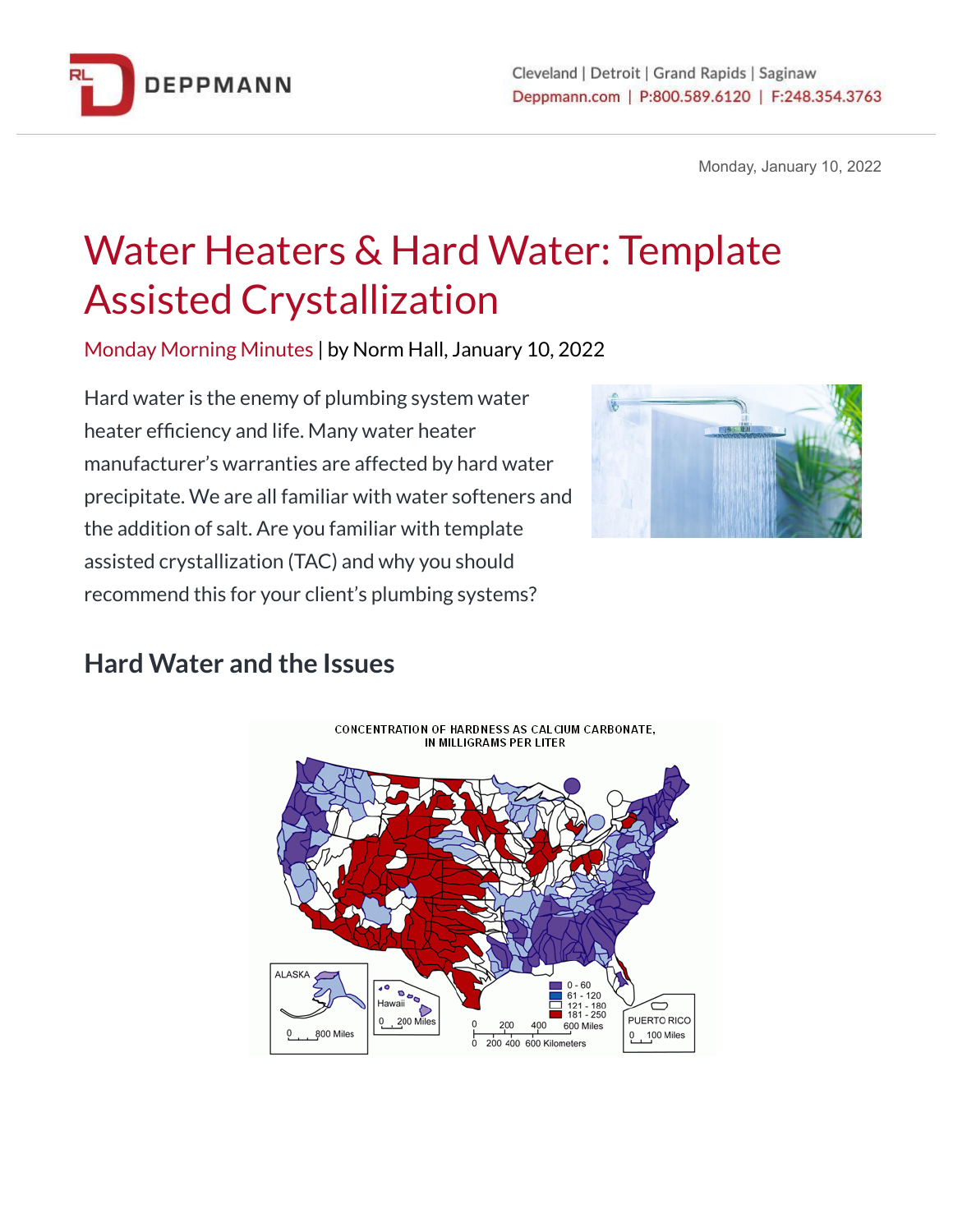Water hardness is defined by the amount of calcium carbonate per liter of water. [The](https://www.usgs.gov/special-topics/water-science-school/science/hardness-water) United States [Geological](https://www.usgs.gov/special-topics/water-science-school/science/hardness-water) Survey (USGS) defines degrees of hardness from moderately hard water to very hard water starting at 61 mg/l. When hard water is heated, calcium and magnesium precipitate out and we call that Liming. This lime will coat heating elements and reduce the efficiency of the water heater. . For example, a 1/16th lime scale build up could increase fuel consumption by up to 15%. It may damage the tank. It will reduce capacity. It will clog valves including the safety devices and temperature control valves. It will also increase maintenance time required in a system.

ONE KEY POINT: It is not the hard water that causes problems. It is the precipitate or calcium and magnesium particles that cause damage.

Much of the water in Michigan and Ohio ranges from hard to very hard.

## **Template Assisted Crystallization (TAC)**

Template Assisted Crystallization (TAC) is the process of flowing water through a media which converts the hardness into inert microscopic crystals. Once the crystals grow, they release from the media and are carried harmlessly in the water. The crystals cannot attach to surfaces or cause lime scale. TAC does not use salt or add chemicals to the water.

Why is it not used everywhere? There is opposition to this technology. There are way more salt based water softener companies than TAC companies. For this reason, more than anything else, there is opposition. This newer crystallization technology is gaining popularity with time.

Opposition to this technology point to the difficulty in measuring the effect of TAC. Most chemical treatment measurement is based on measuring the lack of calcium in the discharge from the softener. That will not work with TAC. The calcium and magnesium are still in the water but contained in harmless crystals.

You cannot use calcium measurement as a verification. Proof does show up in the lack of liming in the plumbing system components.